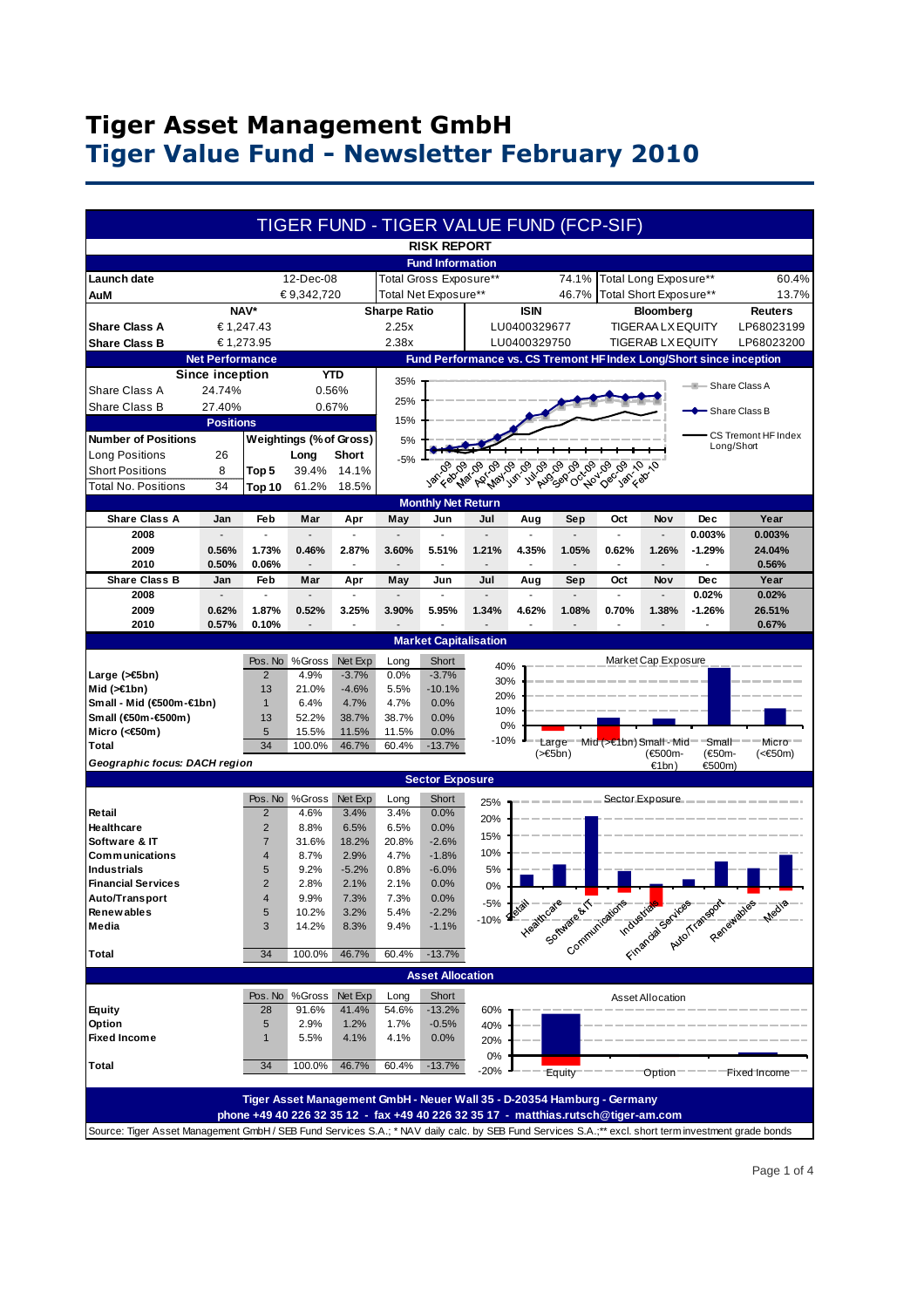# **Tiger Value Fund – February 2010**

### **O Returns: Up 0.06% (class A)/0.10% (class B)**

 In February the Tiger Value Fund had a positive net return of 0.06% for share class A and 0.10% for share class B, making a cumulative positive net return of  $+0.56\% / +0.67\%$  YTD and  $+24.74\%/+27.40\%$  since inception (share class A/B).

#### **O Commentary: Core positions burdened performance in February**

Despite lower equity markets in February the Tiger Value Fund showed a positive month. The net exposure was in a range of 15-50% during February. We reduced our net exposure from around 37% to 15% in the beginning of the month but had to pull our MDAX future and some single shorts after the markets reversed and didn't fall apart as we feared. The insurance protection of the Tiger Fund assets is important to us and would have protected the assets in a crash scenario. Our Sharpe Ratio of 2.38x (B Class) and 2.25x (A class) is ranked at no. 30 and 25 out of 1584 Long/short equity hedge funds worldwide at www.hedgefund.net.

While Tomorrow Focus and Kizoo were our best performers contributing positively with  $+105bp$ and our favorite solar short contributed +25bp, we suffered losses at some of our core long positions. Tipp24, Xing and Gerresheimer burdened the performance with -112bp. We would expect positive contributions from our February loss makers over the coming months, especially at Tipp24 were we expect strong operating results in 2010 and a valuation closer to its gambling peers which are trading at around 15x PER2010 vs. a cash adjusted PER2010 of around 4x for Tipp24.

#### **O Discussion: Kizoo – United Internet at 20% discount**

Kizoo AG (CMBT, 8.45 Euro), where we hold a position since November 2009 contributed positively over the last months. The company holds a 9% stake in United Internet shares and around Eur 70m cash and financial assets on balance sheet. We expect Kizoo to launch a share buy-back tender offer after its AGM in May reducing the 20% free float to 10%. Further the management probably will sell Kizoo's stake in United Internet in H1 2010 and launch a second tender offer in H2 2010. Finally we expect the squeeze out of Kizoo shares in 2011.

We have discussed the exit route with the company's management several times and started to buy Kizoo shares last November at > 40% discount to its NAV. We would expect the value gap between Kizoo's NAV and its market value to narrow further until the potential share buy-back tender offer is announced in May, making it more attractive for shareholders to tender their shares. In January we started to lock some of our profits via a short position in United Internet.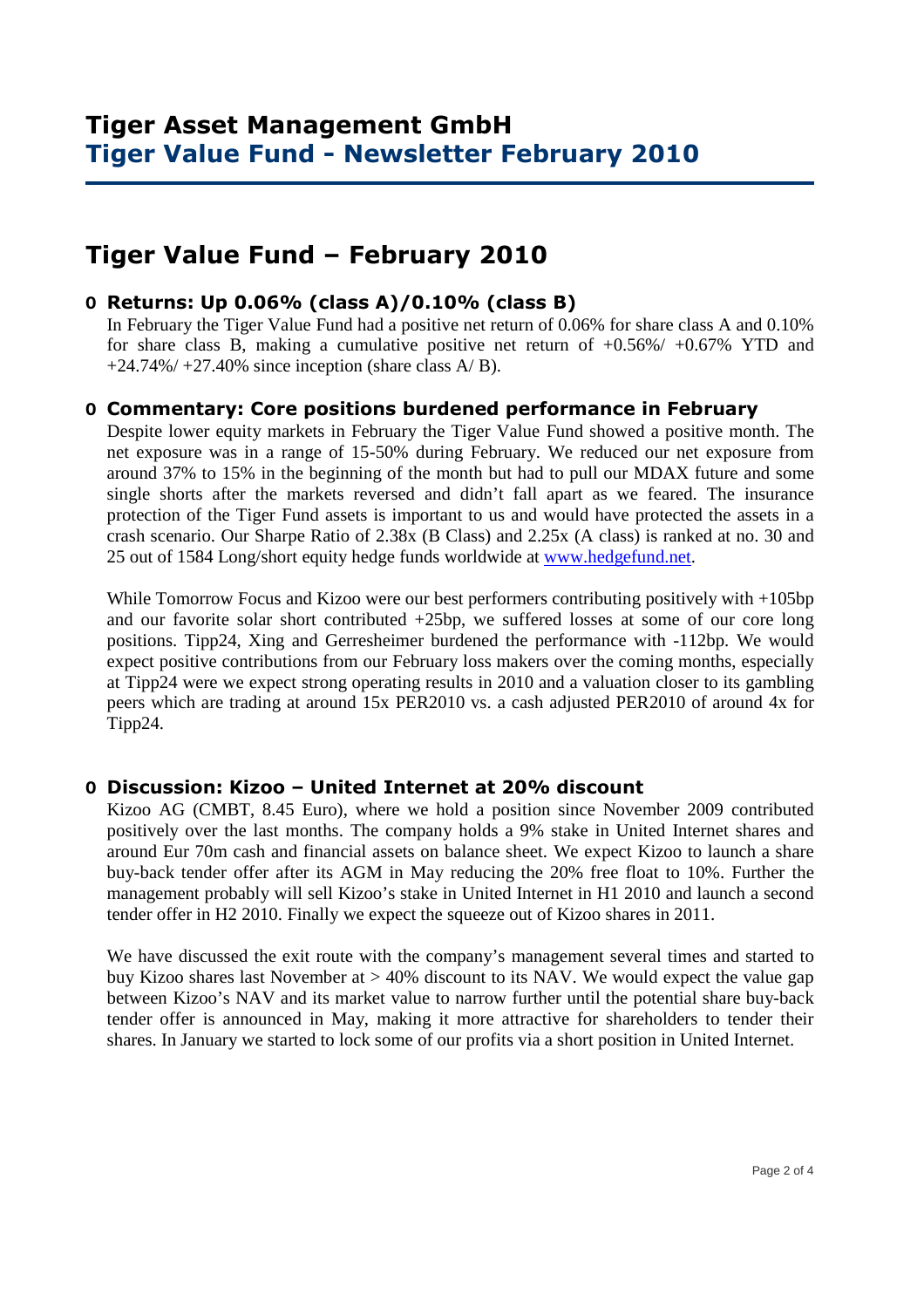#### **o Outlook: Public debt discussions ongoing; but not bearish**

The ongoing deterioration of Greece's budget situation and also concerns about Spain's, Portugal's, Italy's and UK's budgets as well as the u-turn of FED's monetary policy resulted in overall falling European equity markets in February.

Despite prevailing concerns about public debt levels and the Euro weakness, we have become more optimistic for equity markets now. On a company level we see a continued strong earnings season, optimistic outlooks from management boards and tailwind for German exporters thanks to the Euro weakness.

Especially some smaller companies with stable growth and high cash flows appear to be incorrectly valued. Since the market is currently focused on short- and medium-term investments with high liquidity, these equities, in relative terms, are still lagging large and mid caps. We also increasingly find some cyclical companies at attractive valuations but beside the overall economic recovery, most of them are lagging positive catalysts.

We are less optimistic for some industrial and technology equities, which are increasingly hitting valuation limits and are rather being carried along by the momentum and money flow; and we are still cautious on sectors such as solar and steel which face structural issues. Further we spotted some late-cyclical companies where investors have become too optimistic on fundamentals. These are the areas were we focus our research to find single shorts.

Our net long exposure is about 47% presently. This may seem high given the current uncertainty, but we are roughly around 35% net exposure when taking into account betas. We fully believe that certain long positions can appreciate in absolute terms even if the markets were to decline further from here. Moreover, our portfolio has substantial support from high cash flows, with many holdings generating free cash-flow yields in a range of 10-20%.

Our next subscription deadline for the Tiger Value Fund is  $24<sup>th</sup>$  March 2010 at 5pm. Should you have any questions regarding the fund, how to invest in the fund or anything else please feel free to contact us via phone at +49(0)402263235-12 or e-mail at matthias.rutsch@tiger-am.com.

Finally, we would like to take this opportunity to thank you for your continuing support.

## *The Tiger Value Fund Desk, 15th March 2010.*

 *Matthias Rutsch Marc Schädler*